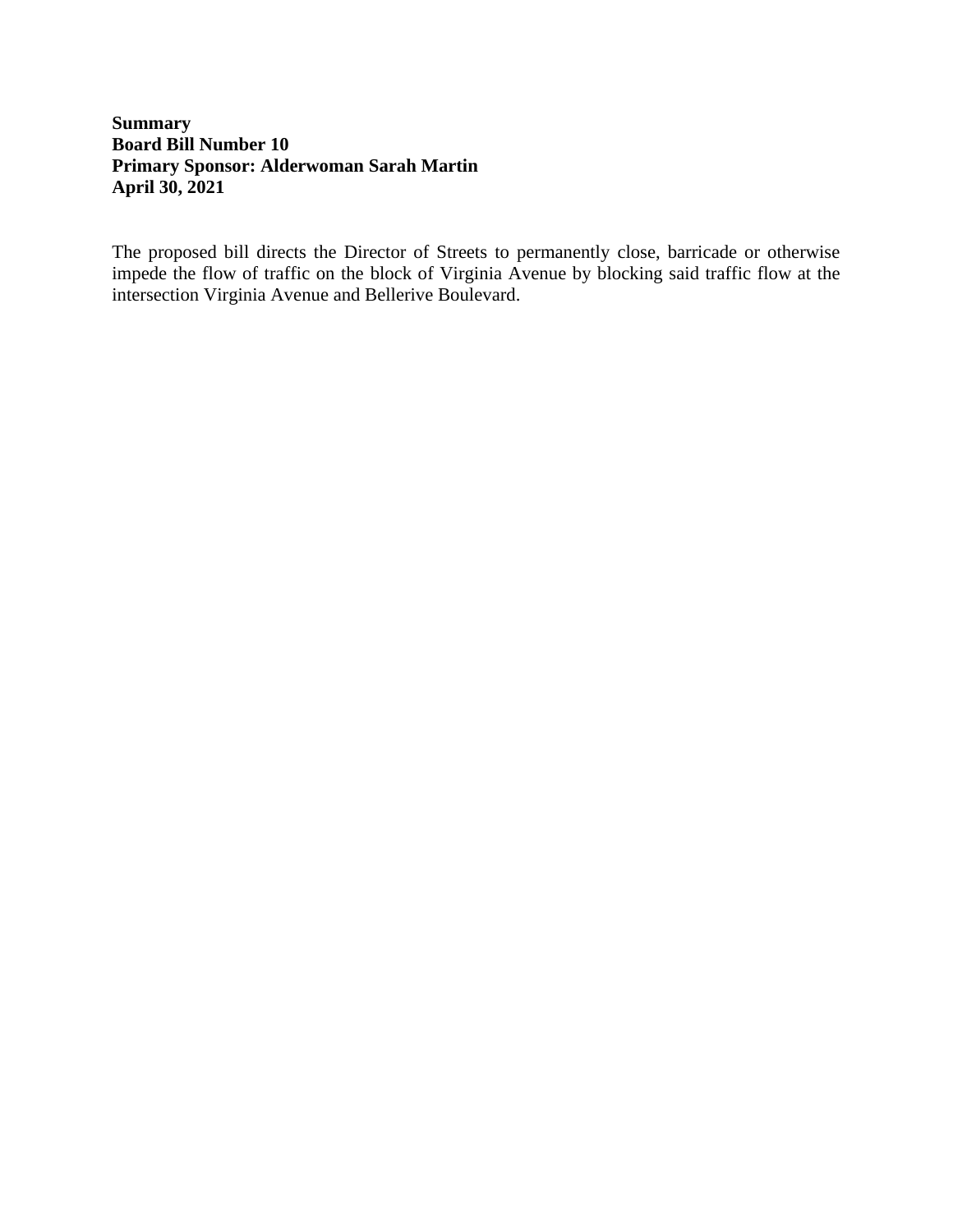## **BOARD BILL NUMBER 10 INTRODUCED BY: ALDERWOMAN SARAH MARTIN**

An ordinance authorizing and directing the Director of Streets to permanently close, barricade

or otherwise impede the flow of traffic on the block of Virginia Avenue by blocking said

traffic flow at the intersection of the block of Virginia Avenue and Bellerive Boulevard.

## **BE IT ORDAINED BY THE CITY OF ST. LOUIS AS FOLLOWS:**

**SECTION ONE.** The Director of Streets is hereby authorized and directed to permanently

close, barricade or otherwise impede the flow of traffic on Virginia Avenue by blocking said

traffic flow at the north curb line of Bellerive Boulevard at the intersection of Bellerive

Boulevard and Virginia Avenue.

 **SECTION TWO: Emergency Clause.** This being an ordinance for the preservation of public peace, health and safety, it is hereby declared to be an emergency measure within the meaning of Sections 19 and 20 of Article IV of the Charter of the City of St. Louis and therefore this ordinance shall become effective immediately upon its passage and approval by the Mayor.

Page 1 of 1 Board Bill Number S. Martin April 30, 2021